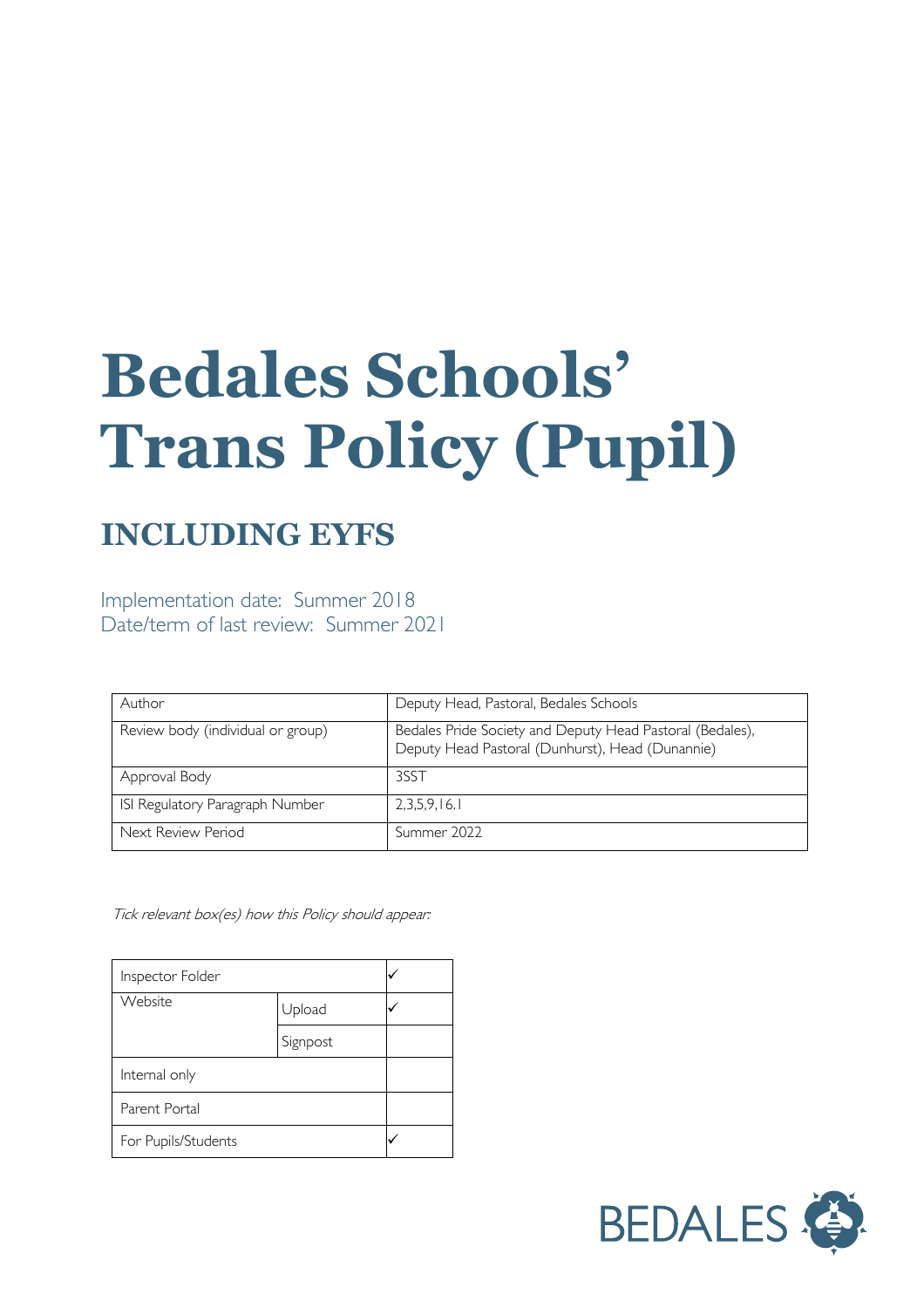# **Bedales Schools' Trans Policy (Pupil)**

This Policy is one of a suite of Policies linked to equality and diversity and with particular relevance to the Equality Act 2010. The other Policies are listed below and are reviewed alongside this Policy:

- Equality and Diversity Policy
- Disability Policy and Accessibility Plan
- Provision for Pupils with Particular Religious, Dietary, Language or Cultural Needs
- Sports Gender policy
- Anti-Bullying Policy

## Trans

The Equality Act 2010 ("the Act") protects nine characteristics. One of these is gender reassignment.

The Equality Commission supports the recommendation of the 2016 Women and Equalities Committee Report that the use of the terms 'gender reassignment' and 'transsexual' in the Equality Act 2010 are outdated and misleading. The preferred umbrella term is Trans and so Bedales uses this term in relevant Policies. Furthermore, at Bedales Schools, Trans may refer to a pupil who is questioning their gender or does not identify as male or female.

The Act prohibits discrimination against those who are Trans - i.e. where the gender identity of an individual differs from the gender assigned to them at birth. For example, a person who was assigned female at birth decides to start living as a male.

It is unlawful for schools to treat pupils less favourably because of being Trans. This covers all aspects of school life including admissions and exclusions, provision of education and access to any benefit, facility or service provided by the School.

#### Key actions to support our Trans pupils

The School refers to published guidance to support our Trans pupils and include them fully in School life. Links to the guidance are in Appendix One. The following are some of the key aspects that are considered.

- 1. The School will respond positively to our pupils who question their assigned gender. Pupils may wish to speak with any member of staff about their needs in relation to gender, particularly at Dunhurst with the Deputy Head Pastoral or Head of Wellbeing or at Bedales with Houseparents or the Health Centre team. We value working in co-operation with our pupils and families and adopt a team approach, working with Houseparents, the Tutor as well as any medical and mental health specialists, such as the School Doctor, Nurses and Counsellors. The School always seeks to prioritise the welfare of the pupils. In circumstances where the issue raises tensions between the pupil and parents, the School will similarly prioritise the interests of the pupils. The needs of our Trans pupils are reviewed regularly.
- 2. In practical terms, Bedales Schools accommodates pupils according to their physical sex. But, following close consultation with the pupil, their family, staff and any health professionals, a Trans pupil may be entitled to live in boarding accommodation of the gender with which they feel most comfortable. The School will consider what adjustments can be made to ensure the pupil is not excluded or suffers any other detriment. An appropriate risk assessment can help inform the School as to what adjustments can be made to accommodate the pupil. Such an assessment will take into account the wishes of the



## **2 Bedales Schools' Trans Policy (Pupil)**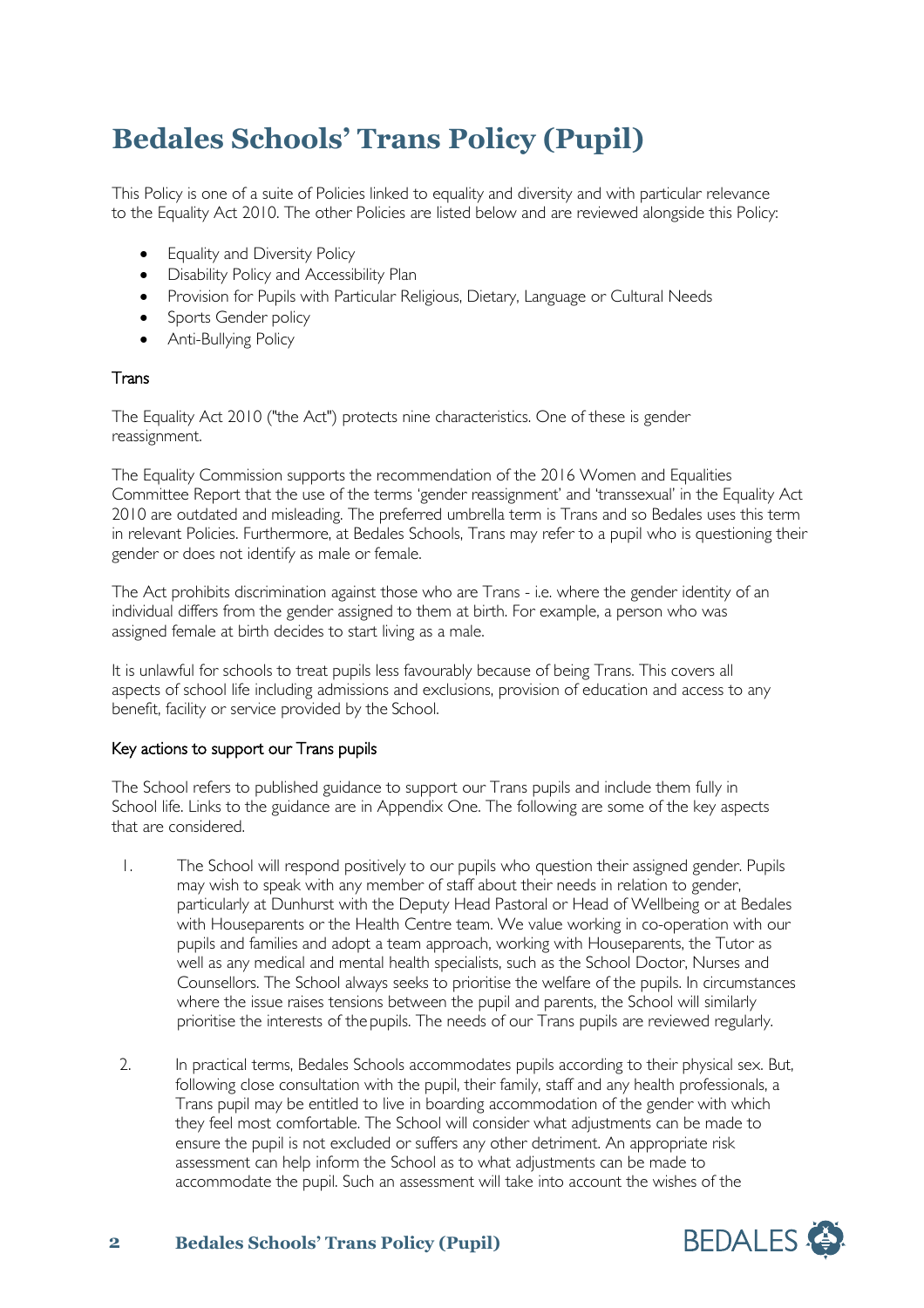individual pupil, any requests from the pupil as to confidentiality, any health and safety considerations and the potential implications of any proposed adjustments on other pupils and the wider School community. The School uses a set protocol (Appendix Three) to help all those involved to reach the best decision for the pupil. This is to ensure that every avenue of discussion has taken place and that this change will be of long-term benefit to the pupil.

- 3. There are very few single dorms in boarding houses at Bedales Senior School. Sleeping, toilet and washing facilities may be shared or individual, according to the individual pupil's needs. If a separate room cannot be provided, this will be explained to the parents and pupil together with what adjustments may be made to accommodate them. The School will consider bathroom arrangements (whether a single room is en-suite) as well as changing facilities.
- 4. Overseas trips are planned carefully to ensure any documentation and cultural and legal differences regarding Trans pupils are prepared for (this includes for countries where it may be considered unlawful to be Trans.)
- 5. Trips in the UK, including sports fixtures, are planned to ensure that appropriate accommodation, toilet and changing facilities are considered and appropriate enquiries made to protect the pupil's dignity and their privacy, based on the needs of the individual pupil.
- 6. Where a Transgender pupil wishes to change their name and pronoun, this will be carefully considered by the School as we acknowledge that respecting these wishes, wherever practicable, is an important part of supporting and validating their identity. Where appropriate, we will work with the Trans pupil to agree how to communicate and implement any change agreed. Where a pupil is gender fluid and may wish to express their gender identity differently on different days, staff will work with the pupil and where appropriate their family, to establish whether or not this is practicable and if so, how staff will recognise which name/pronoun the child wishes to use on a given day.
- 7. For external examinations and other official records, the School will record and use our Trans pupils' preferred name and pronouns whenever the law enables us to do so but it may be the case that the pupil's legal name is required i.e. the name referred to on a pupil's birth certificate or passport and, in these circumstances, the School will speak with the pupil and their families and liaise with the relevant exam board to clarify the situation.
- 8. The unusual circumstances at issue may present many in the community with emotional challenges and so the School is committed to supporting the full integration of our Trans pupils with training and support for staff, parents and other pupils at the School. For pupils, such training and education is included as part of regularly reviewed Wellbeing and Sex Education lessons.
- 9. A Trans pupil has the right to privacy, which includes the right to keep their Transgender identity confidential, including from their parents, unless the pupil has expressly confirmed they are happy for their identity to be known. Staff should only reveal a pupil's Trans identity to others, including family, where the pupil has agreed to the information being shared or where they are otherwise legally required or entitled to do so.
- 10. There is no gender-specific dress code at Bedales Schools. In sport, there is a single sports kit list and pupils may wear any of the items listed. 'Cross-dressing' in jest is not permitted as this may be viewed as discriminatory.
- 11. Where reasonably practicable, to ensure equality of opportunity whilst also ensuring the welfare, health and safety of all pupils, Trans pupils will be able to access facilities around the



## **3 Bedales Schools' Trans Policy (Pupil)**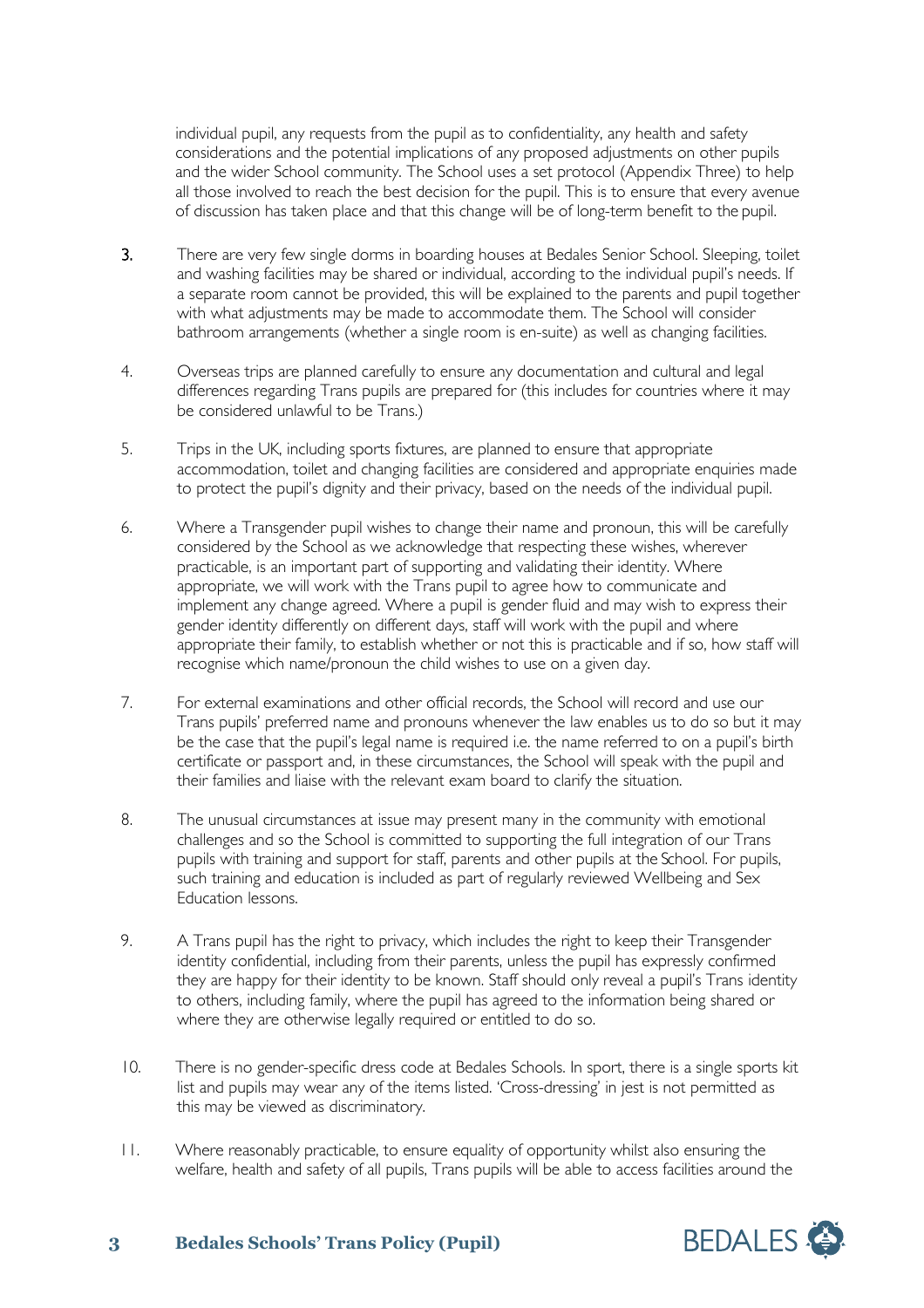School site (such as changing rooms, toilets, bathrooms etc.) which correspond to their gender identity, rather than their biological sex. Throughout the School, there are individual toilet cubicles (at Bedales Senior School and at Dunhurst) which may be used by anyone. Individual changing facilities are available to pupils who would prefer not to change in shared changing rooms for whatever reason. The needs of individual Trans pupils regarding the use of shared facilities will be considered. The School uses a set protocol (Appendix Three) to help all those involved to reach the best decision for the pupil. This is to ensure that every avenue of discussion has taken place and that this change will be of long-term benefit to the pupil.

12. Within the competitive and representative aspects of school sports, Bedales Schools seeks to provide sporting opportunities to all pupils, regardless of gender. The advice of sporting Governing Bodies is followed to enable all pupils to participate in all sports as long as it is safe and fair for them to so (for example, they have similar levels of strength and stamina). The needs of individual Trans pupils regarding the use of shared changing facilities for sport at away fixtures

\_\_\_\_\_\_\_\_\_\_\_\_\_\_\_\_\_\_\_\_\_\_\_\_\_\_\_\_\_\_\_\_\_\_\_\_\_\_\_\_\_\_\_\_\_\_\_\_\_\_\_\_\_\_\_\_\_\_\_\_\_\_\_\_\_\_\_\_\_\_\_\_\_\_\_\_\_\_\_\_\_\_

NB: All School Policies are available to staff and can be found here:

[T:\ThreeSchools\Policies\\_Handbooks\\_Key\\_Documentation\Staff\\_viewable](file://vm-009-fs/root$/ThreeSchools/Policies_Handbooks_Key_Documentation/Staff_viewable)

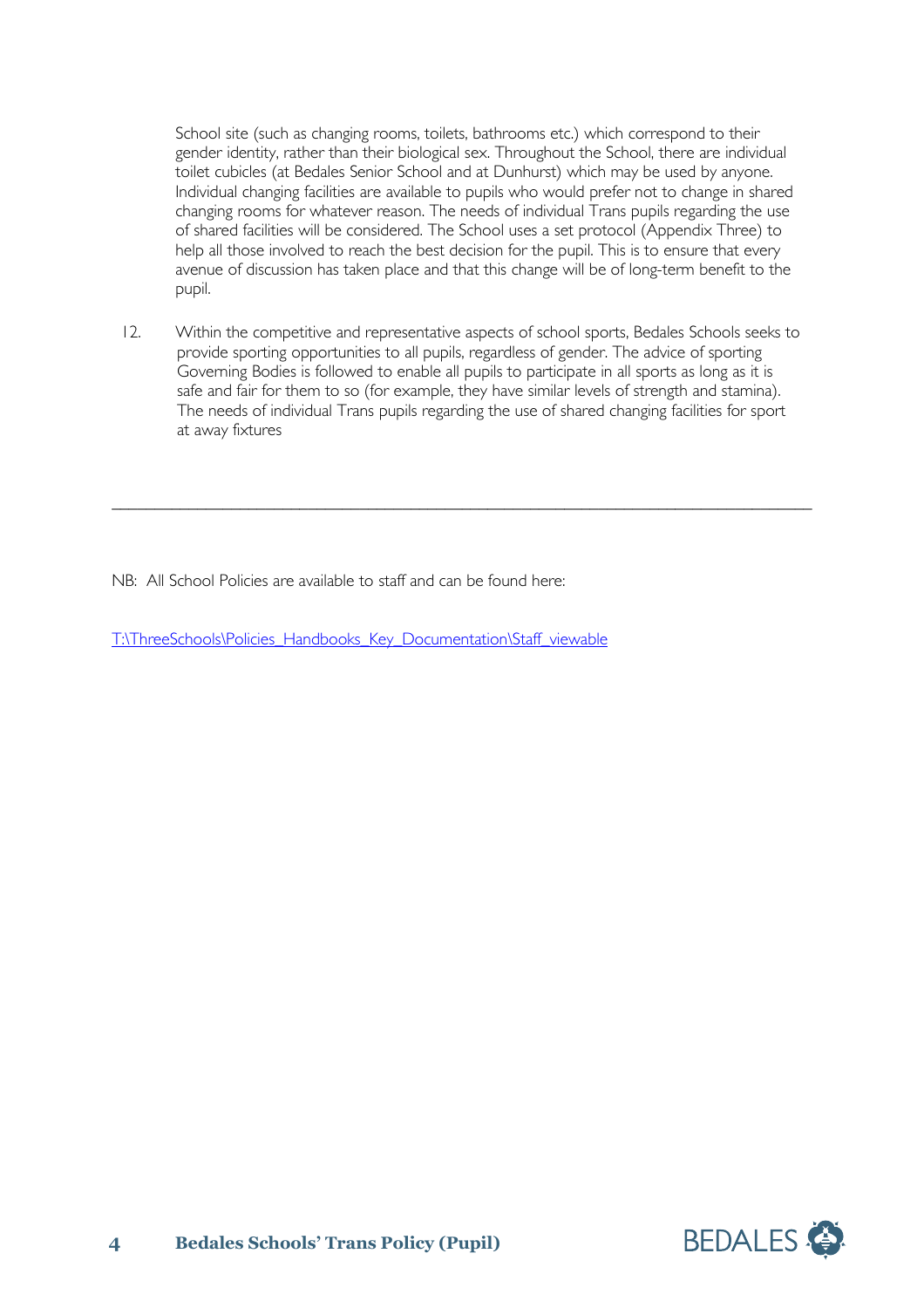## Appendix 1: Links to Trans Guidance used by the School

Boarding School Association: [http://www.educateandcelebrate.org/wp-content/uploads/2017/09/BBP-](http://www.educateandcelebrate.org/wp-content/uploads/2017/09/BBP-31-updated-April-2016.pdf)[31-updated-April-2016.pdf](http://www.educateandcelebrate.org/wp-content/uploads/2017/09/BBP-31-updated-April-2016.pdf)

Trans Inclusion Schools Toolkit: [https://czone.eastsussex.gov.uk/media/5352/trans-inclusion-toolkit-](https://czone.eastsussex.gov.uk/media/5352/trans-inclusion-toolkit-2019-new-cover.pdf)[2019-new-cover.pdf](https://czone.eastsussex.gov.uk/media/5352/trans-inclusion-toolkit-2019-new-cover.pdf)

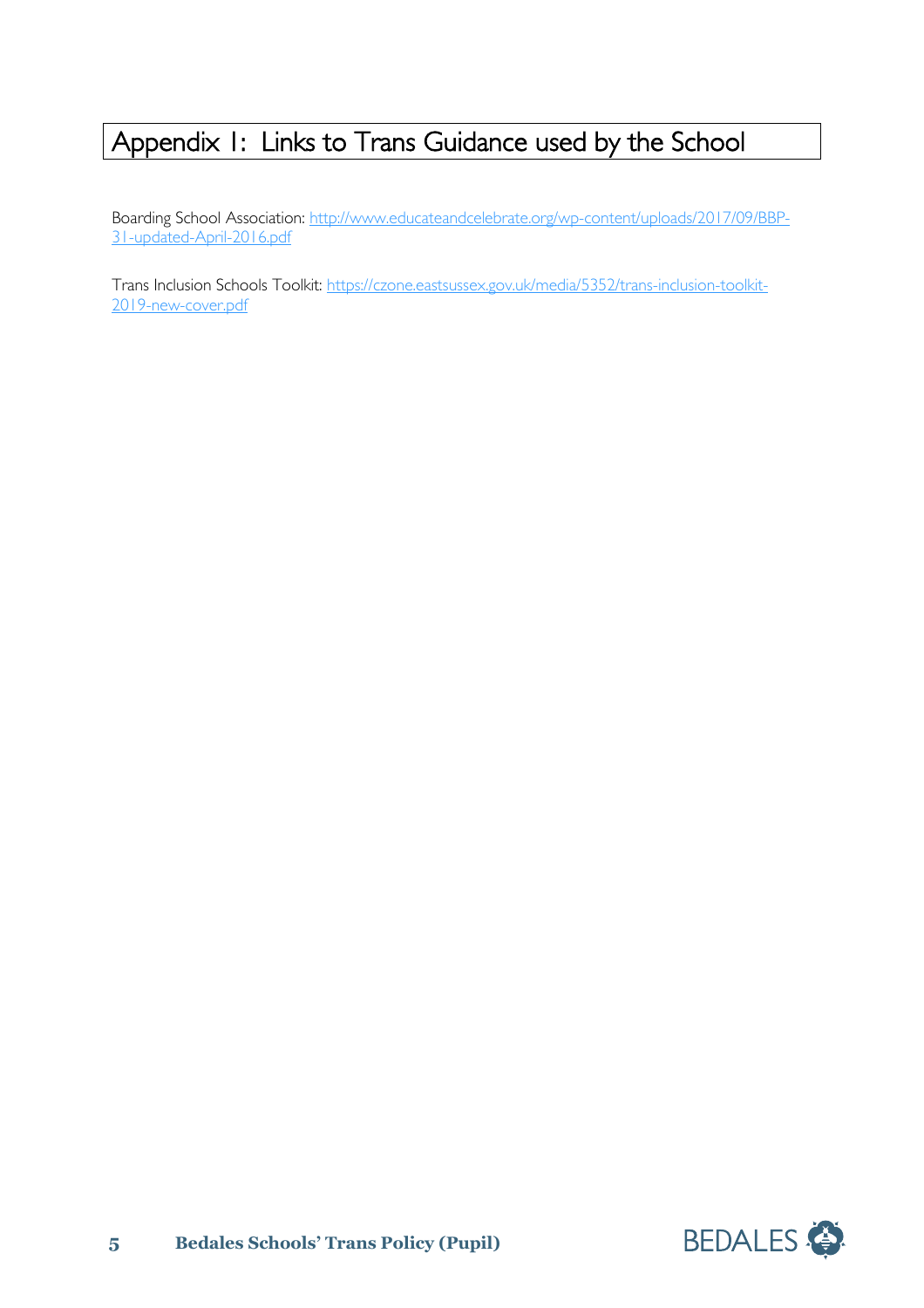## Appendix 2: Gender Identity Transition Plan

This plan is completed with the young person, their parents/carers, the members of staff who the pupil feels are best able to support them and any expert medical professionals supporting the young person. It enables the young person to identify their current feelings, anxieties and the next stage they would like to consider. These plans are personalised and are a tool to pre-empt situations and how best deal with them.

This approach seeks to give all involved a clear understanding of the stage a young person is at, but also opportunities to agree timescales to ensure arrangements are put in place after careful planning. This plan also allows longer-term practical issues to be considered and a way forward to be decided for example:

- Names changes for exam entries
- Planning for work experience
- Transition to post 16

| Date                                       |  |
|--------------------------------------------|--|
| Current stage                              |  |
| Next stage                                 |  |
| Support<br>Required                        |  |
| Confidential<br>group                      |  |
| Any external<br>agencies<br>involved       |  |
| Training needs<br>for staff and<br>parents |  |
| Outcome                                    |  |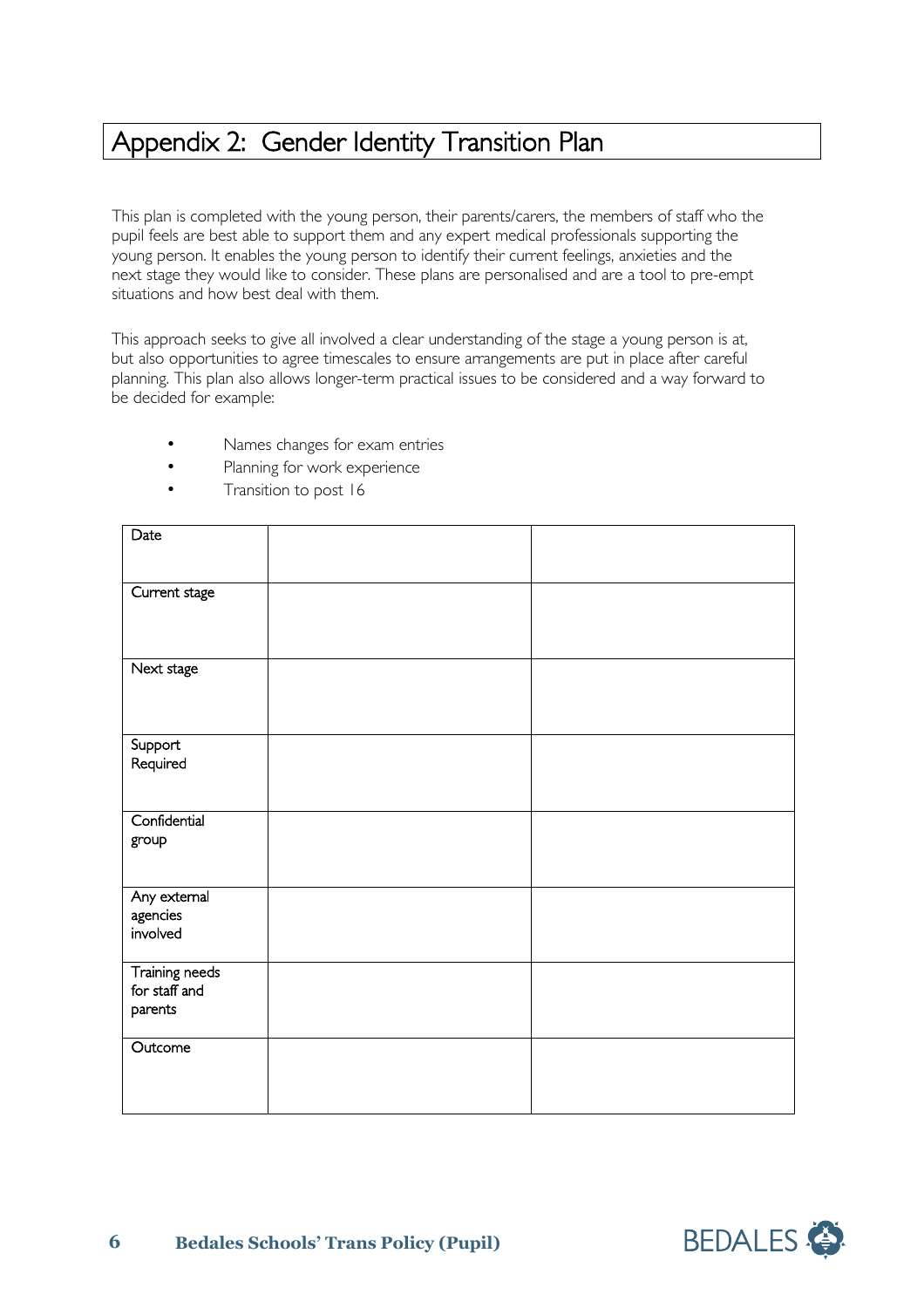## Appendix 3: Stepped Protocol

## Trans – requests for reasonable adjustments

In the interests of the pupil's welfare, the following steps are normally considered when a request (such as change of accommodation, different gendered facilities, pronoun) is made:

| $\mathbf{L}$ | Is the pupil receiving counselling support?                                                          | Yes / No |
|--------------|------------------------------------------------------------------------------------------------------|----------|
| 2.           | Has the pupil been referred to specialist therapeutic<br>services (e.g. Tavistock & Portman clinic)? | Yes / No |
| 3.           | Has the pupil's request been discussed by their GP?                                                  | Yes / No |
| 4.           | Has the pupil discussed their request with their Houseparents?                                       | Yes / No |
| 5.           | Has the pupil discussed their request with the DSL?                                                  |          |
| 6.           | Has the DSL consulted the pupil's parent(s) /carer(s)?                                               | Yes / No |
|              | 7. Has the Head been informed of the request?                                                        | Yes / No |
|              |                                                                                                      |          |

- 8. Considering all the evidence, and with due consideration to the welfare of the child and those around them, does this request for change meet the School threshold (as defined by the above responses (apart from 2) being yes) for action? Yes/No
- 9. Further points and rationale if change is going ahead without all answers above being yes